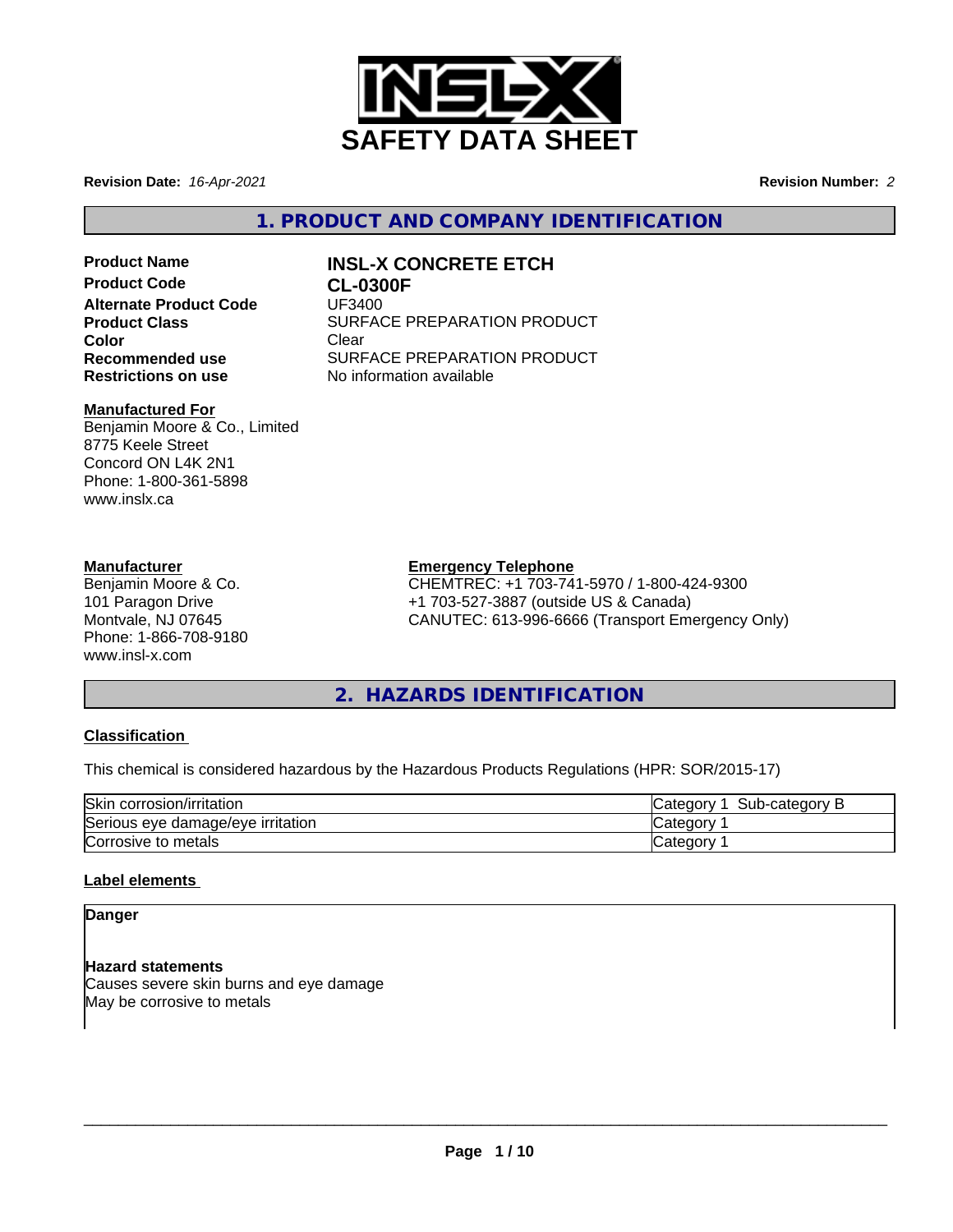

#### **Precautionary Statements - Prevention**

Do not breathe dust/fume/gas/mist/vapors/spray Wash face, hands and any exposed skin thoroughly after handling Wear protective gloves/protective clothing/eye protection/face protection Keep only in original container

#### **Precautionary Statements - Response**

Immediately call a POISON CENTER or doctor/physician

#### **Eyes**

IF IN EYES: Rinse cautiously with water for several minutes. Remove contact lenses, if present and easy to do. Continue rinsing

Immediately call a POISON CENTER or doctor/physician

#### **Skin**

IF ON SKIN (or hair): Remove/Take off immediately all contaminated clothing. Rinse skin with water/shower Wash contaminated clothing before reuse

#### **Inhalation**

IF INHALED: Remove victim to fresh air and keep at rest in a position comfortable for breathing Immediately call a POISON CENTER or doctor/physician

#### **Ingestion**

IF SWALLOWED: Rinse mouth. DO NOT induce vomiting

#### **Spill**

Absorb spillage to prevent material damage

#### **Precautionary Statements - Storage**

Store locked up Keep only in original container

#### **Precautionary Statements - Disposal**

Dispose of contents/container to an approved waste disposal plant

#### **Other information**

No information available

### **3. COMPOSITION INFORMATION ON COMPONENTS**

| <b>Chemical name</b> | CAS No.   | Weight-% | <b>Hazardous Material</b>                      | Date HMIRA filed and |
|----------------------|-----------|----------|------------------------------------------------|----------------------|
|                      |           |          | Information Review Act Idate exemption granted |                      |
|                      |           |          | registry number                                | (if applicable)      |
|                      |           |          | (HMIRA reaistry #)                             |                      |
| Phosphoric acid      | 7664-38-2 | 40 - 70% |                                                |                      |

\*The exact percentage (concentration) of composition has been withheld as a trade secret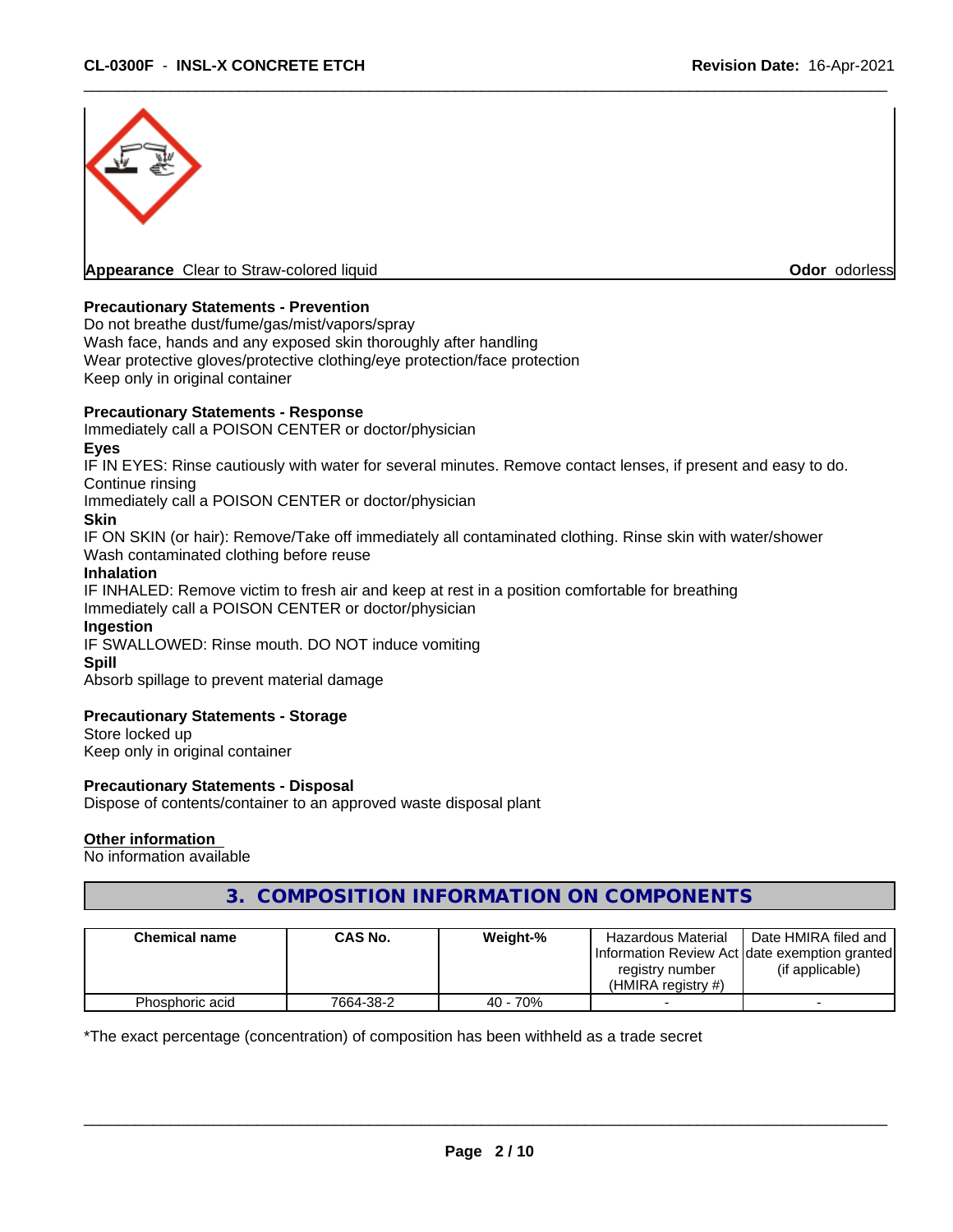# **4. FIRST AID MEASURES General Advice** Call a poison control center or doctor for treatment advice. Have the product containers or label with you when calling a poison control center or doctor, or going for treatment. **Eye Contact Immediate medical attention is required. Immediately flush** Immediately flush with plenty of water. After initial flushing, remove any contact lenses and continue flushing for at least 15 minutes. **Skin Contact** Superson Wash off immediately with plenty of water removing all contaminated clothes and shoes. In case of burns, immediately cool affected skin for as long as possible with cold water. Immediate medical attention is required. **Inhalation IF INHALED:** Remove to fresh air and keep at rest in a position comfortable for breathing. Call a physician or poison control center immediately. **Ingestion Rinse mouth with water. Do NOT induce vomiting. Call a** Rinse mouth with water. Do NOT induce vomiting. Call a physician or poison control center immediately. **Most Important Symptoms/Effects** Causes burns to skin and eyes. **Notes To Physician Treat symptomatically.**

**5. FIRE-FIGHTING MEASURES**

| <b>Suitable Extinguishing Media</b>                                              | Use extinguishing measures that are appropriate to local<br>circumstances and the surrounding environment.                                   |
|----------------------------------------------------------------------------------|----------------------------------------------------------------------------------------------------------------------------------------------|
| Protective equipment and precautions for firefighters                            | As in any fire, wear self-contained breathing apparatus<br>pressure-demand, MSHA/NIOSH (approved or equivalent)<br>and full protective gear. |
| <b>Specific Hazards Arising From The Chemical</b>                                | Closed containers may rupture if exposed to fire or<br>extreme heat.                                                                         |
| Sensitivity to mechanical impact                                                 | No.                                                                                                                                          |
| Sensitivity to static discharge                                                  | No.                                                                                                                                          |
| <b>Flash Point Data</b><br>Flash point (°F)<br>Flash Point (°C)<br><b>Method</b> | Not applicable<br>Not applicable<br>Not applicable                                                                                           |
| <b>Flammability Limits In Air</b>                                                |                                                                                                                                              |
| Lower flammability limit:<br><b>Upper flammability limit:</b>                    | Not applicable<br>Not applicable                                                                                                             |
|                                                                                  |                                                                                                                                              |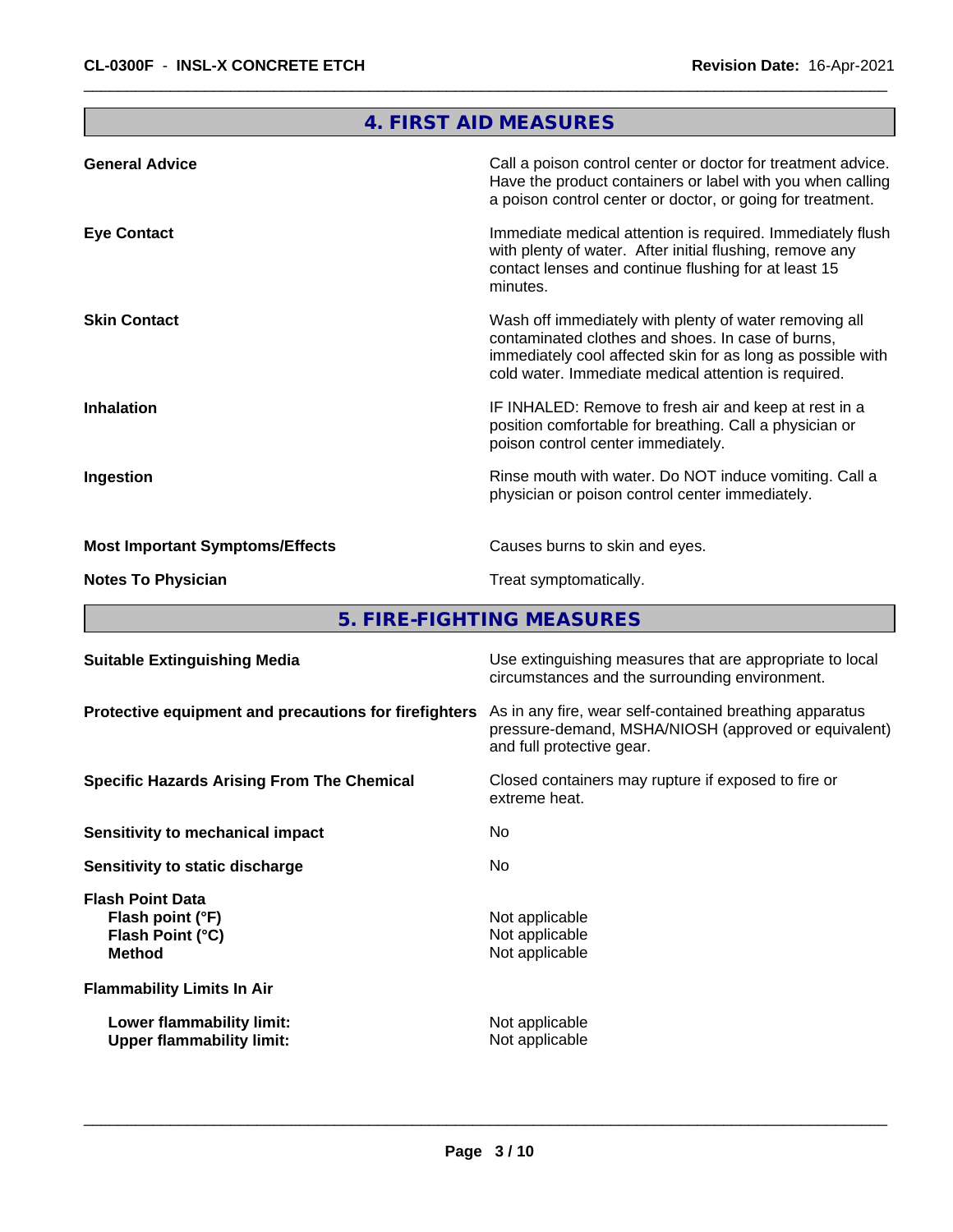| <b>NFPA</b> | <b>Health: 3</b> | <b>Flammability: 0</b> | <b>Instability:</b> 0 | Special: COR |
|-------------|------------------|------------------------|-----------------------|--------------|
|             |                  |                        |                       |              |

#### **NFPA Legend**

0 - Not Hazardous

- 1 Slightly
- 2 Moderate
- 3 High
- 4 Severe

*The ratings assigned are only suggested ratings, the contractor/employer has ultimate responsibilities for NFPA ratings where this system is used.*

*Additional information regarding the NFPA rating system is available from the National Fire Protection Agency (NFPA) at www.nfpa.org.*

### **6. ACCIDENTAL RELEASE MEASURES**

| <b>Personal Precautions</b>      | Attention! Corrosive material. Avoid contact with skin,<br>eyes and clothing. Use personal protective equipment.<br>Evacuate personnel to safe areas.                                                                                                                                                                                                |
|----------------------------------|------------------------------------------------------------------------------------------------------------------------------------------------------------------------------------------------------------------------------------------------------------------------------------------------------------------------------------------------------|
| <b>Other Information</b>         | Wear personal protective equipment. Prevent further<br>leakage or spillage if safe to do so. Do not allow material<br>to contaminate ground water system. Prevent product from<br>entering drains. Do not flush into surface water or sanitary<br>sewer system. Local authorities should be advised if<br>significant spillages cannot be contained. |
| <b>Environmental precautions</b> | See Section 12 for additional Ecological Information.                                                                                                                                                                                                                                                                                                |
| <b>Methods for Cleaning Up</b>   | Neutralize with commercially available decontamination<br>solutions. Dam up. Soak up with inert absorbent material.<br>Pick up and transfer to properly labeled containers. Clean<br>contaminated surface thoroughly.                                                                                                                                |

**7. HANDLING AND STORAGE**

| <b>Handling</b>               | Wear personal protective equipment. Prevent contact with<br>skin, eyes and clothing. Do not breathe vapors or spray<br>mist. In case of insufficient ventilation, wear suitable<br>respiratory equipment. |
|-------------------------------|-----------------------------------------------------------------------------------------------------------------------------------------------------------------------------------------------------------|
| <b>Storage</b>                | Store in original container. Keep container tightly closed in<br>a dry and well-ventilated place. Keep out of the reach of<br>children.                                                                   |
| <b>Incompatible Materials</b> | Combustible materials, metals, caustics                                                                                                                                                                   |

# **8. EXPOSURE CONTROLS/PERSONAL PROTECTION**

#### **Exposure Limits**

| <b>Chemical name</b> | <b>ACGIH TLV</b>          | Alberta                                     | <b>British Columbia</b>             | Ontario                                           | Quebec                      |
|----------------------|---------------------------|---------------------------------------------|-------------------------------------|---------------------------------------------------|-----------------------------|
| Phosphoric acid      | STEL: 3 ma/m <sup>3</sup> | <b>TWA</b><br>mq/m <sup>3</sup>             | <b>TWA</b><br>mq/m <sup>3</sup>     | <b>TWA</b><br>ma/m <sup>3</sup>                   | <b>TWAEV</b><br>$ma/m3$ -   |
|                      | TWA.<br>ma/m <sup>3</sup> | <b>STE</b><br>კ ma/m <sup>3</sup><br>31 E L | <b>STEI</b><br>3 ma/mª<br>· ⊃ ا ⊏ L | $\sim$ TF<br>$3 \text{ ma/m}^3$<br>-<br>، ت<br>ᄂᄂ | STEV<br>് ma/m <sup>3</sup> |

**Legend**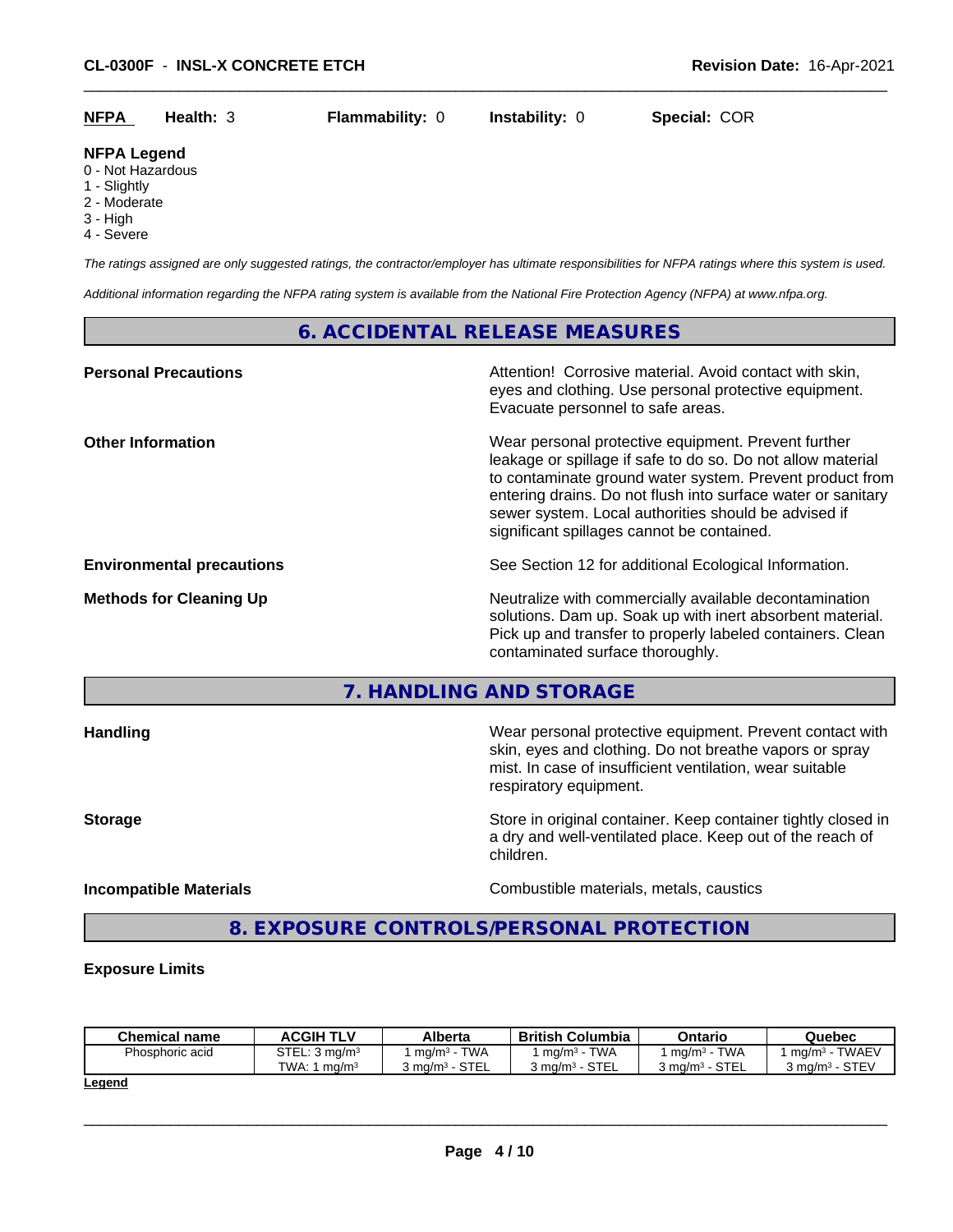ACGIH - American Conference of Governmental Industrial Hygienists Alberta - Alberta Occupational Exposure Limits British Columbia - British Columbia Occupational Exposure Limits Ontario - Ontario Occupational Exposure Limits Quebec - Quebec Occupational Exposure Limits N/E - Not established

# **Personal Protective Equipment**

**Engineering Measures Ensure** Ensure adequate ventilation, especially in confined areas.

**Eye/Face Protection Tightly fitting safety goggles If splashes are likely to occur,** wear: Face-shield

**Skin Protection Protection Protective gloves and impervious clothing. Respiratory Protection In operations where exposure limits are exceeded, use a** NIOSH approved respirator that has been selected by a technically qualified person for the specific work conditions.

**Hygiene Measures Avoid contact with skin, eyes and clothing. Remove and Avoid contact with skin, eyes and clothing. Remove and Avoid contact with skin, eyes and clothing. Remove and** wash contaminated clothing before re-use. Wash thoroughly after handling.

#### **9. PHYSICAL AND CHEMICAL PROPERTIES**

**Appearance Clear to Straw-colored liquid Clear to Straw-colored liquid Odor** odorless **Odor Threshold No information available No information available Density (lbs/gal)** 10.6 - 10.7 **Specific Gravity** 1.27 - 1.29 **pH pH**  $\blacksquare$ **Viscosity (cps)** No information available **Solubility(ies)** No information available **Water solubility** No information available **Evaporation Rate** No information available **Vapor pressure** No information available in the North American Monte available in the North American available **Vapor density No information available No** information available **Wt. % Solids** 55 - 65 **Vol. % Solids** 45 - 55 **Wt. % Volatiles Vol. % Volatiles** 45 - 55 **VOC Regulatory Limit (g/L)** < 25 **Boiling Point (°F)** 212 **Boiling Point (°C)** 100 **Freezing point (°F)** 0 **Freezing Point (°C)** The Company of the Monometer of Noinformation available **Flash point (°F)** Not applicable **Flash Point (°C)** Not applicable **Method**<br> **Flammability (solid, gas)**<br> **Example 2018** Not applicable **Flammability (solid, gas)**<br> **Upper flammability limit:**<br>
Upper flammability limit: **Upper flammability limit:**<br> **Lower flammability limit:** Not applicable Not applicable **Lower flammability limit:**<br> **Autoignition Temperature (°F)** Not applicable havailable available **Autoignition Temperature (°F) Autoignition Temperature (°C)** No information available **Decomposition Temperature (°F)** No information available **Decomposition Temperature (°C)** No information available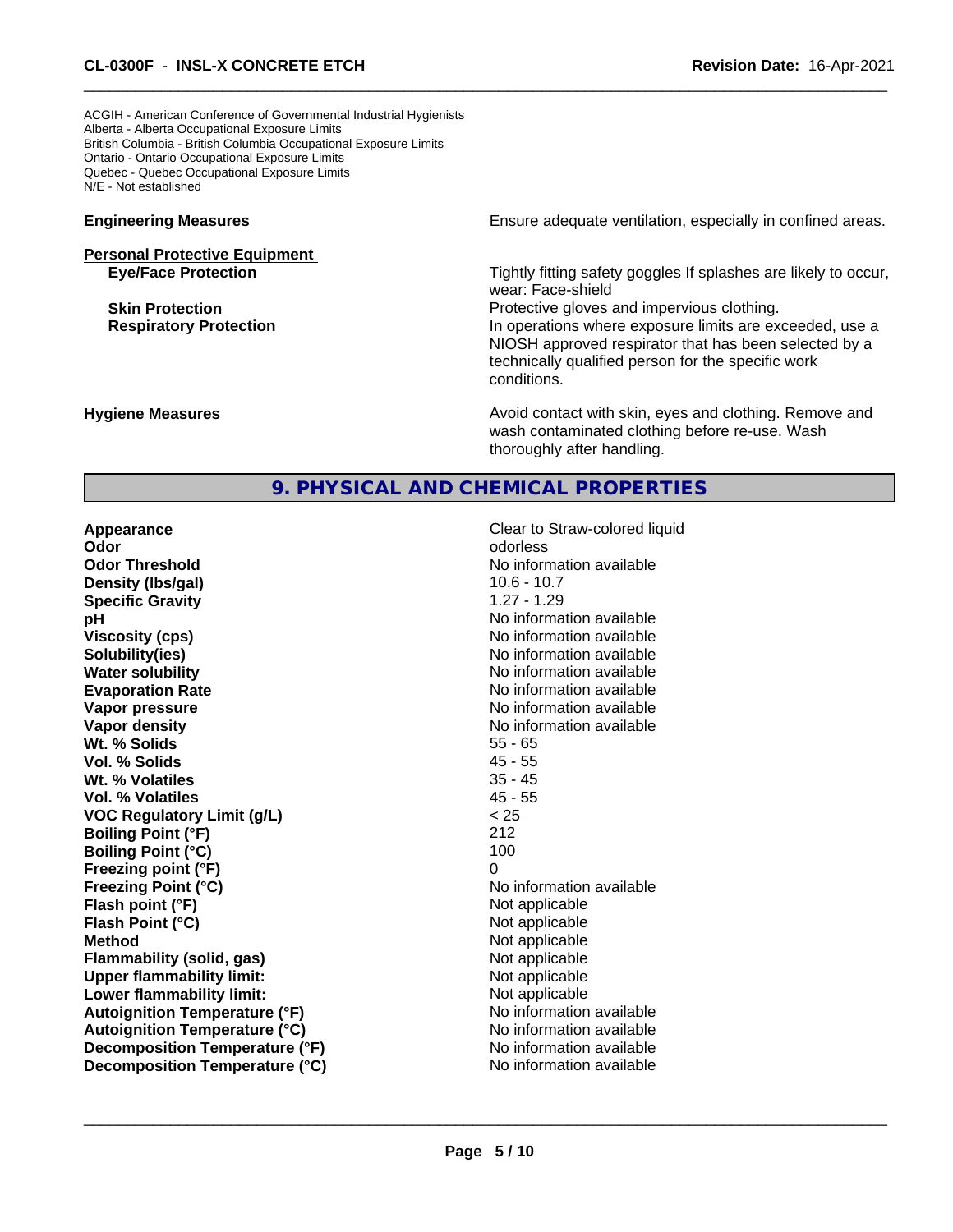**Partition coefficient Contract Contract Contract Contract Contract Contract Contract Contract Contract Contract Contract Contract Contract Contract Contract Contract Contract Contract Contract Contract Contract Contract** 

### **10. STABILITY AND REACTIVITY**

| <b>Reactivity</b>                       | Not Applicable                                                                                                                                                                                                                                          |
|-----------------------------------------|---------------------------------------------------------------------------------------------------------------------------------------------------------------------------------------------------------------------------------------------------------|
| <b>Chemical Stability</b>               | Stable under normal conditions.                                                                                                                                                                                                                         |
| <b>Conditions to avoid</b>              | When diluting this product always add this product to<br>water, never the other way around. Adding water directly<br>to this product will cause a violent reaction, Contact with<br>certain metals may liberate hydrogen gas, Prevent from<br>freezing. |
| <b>Incompatible Materials</b>           | Combustible materials, metals, caustics.                                                                                                                                                                                                                |
| <b>Hazardous Decomposition Products</b> | Phosphorous oxides.                                                                                                                                                                                                                                     |
| Possibility of hazardous reactions      | None under normal conditions of use.                                                                                                                                                                                                                    |

## **11. TOXICOLOGICAL INFORMATION**

#### **Product Information Information on likely routes of exposure**

**Principal Routes of Exposure Exposure** Eye contact, skin contact and inhalation.

**Acute Toxicity Product Information** No information available

**Symptoms** related to the physical, chemical and toxicological characteristics

**Symptoms** No information available

#### **Delayed and immediate effects as well as chronic effects from short and long-term exposure**

| Eye contact                     | Severely irritating to eyes May cause burns Risk of serious<br>damage to eyes |
|---------------------------------|-------------------------------------------------------------------------------|
| <b>Skin contact</b>             | Contact causes severe skin irritation and possible burns.                     |
|                                 |                                                                               |
| <b>Inhalation</b>               | Avoid breathing vapors or mists. Harmful by inhalation.                       |
|                                 | Contact with moist mucous membranes of the respiratory                        |
|                                 | system can cause burns and lung damage.                                       |
| Ingestion                       | Ingestion causes burns of the upper digestive and                             |
|                                 | respiratory tracts.                                                           |
| <b>Sensitization</b>            | No information available.                                                     |
| <b>Neurological Effects</b>     | No information available.                                                     |
| <b>Mutagenic Effects</b>        | No information available.                                                     |
| <b>Reproductive Effects</b>     | No information available.                                                     |
| <b>Developmental Effects</b>    | No information available.                                                     |
| <b>Target organ effects</b>     | No information available.                                                     |
| <b>STOT - single exposure</b>   | No information available.                                                     |
| <b>STOT - repeated exposure</b> | No information available.                                                     |
| Other adverse effects           | No information available.                                                     |
|                                 |                                                                               |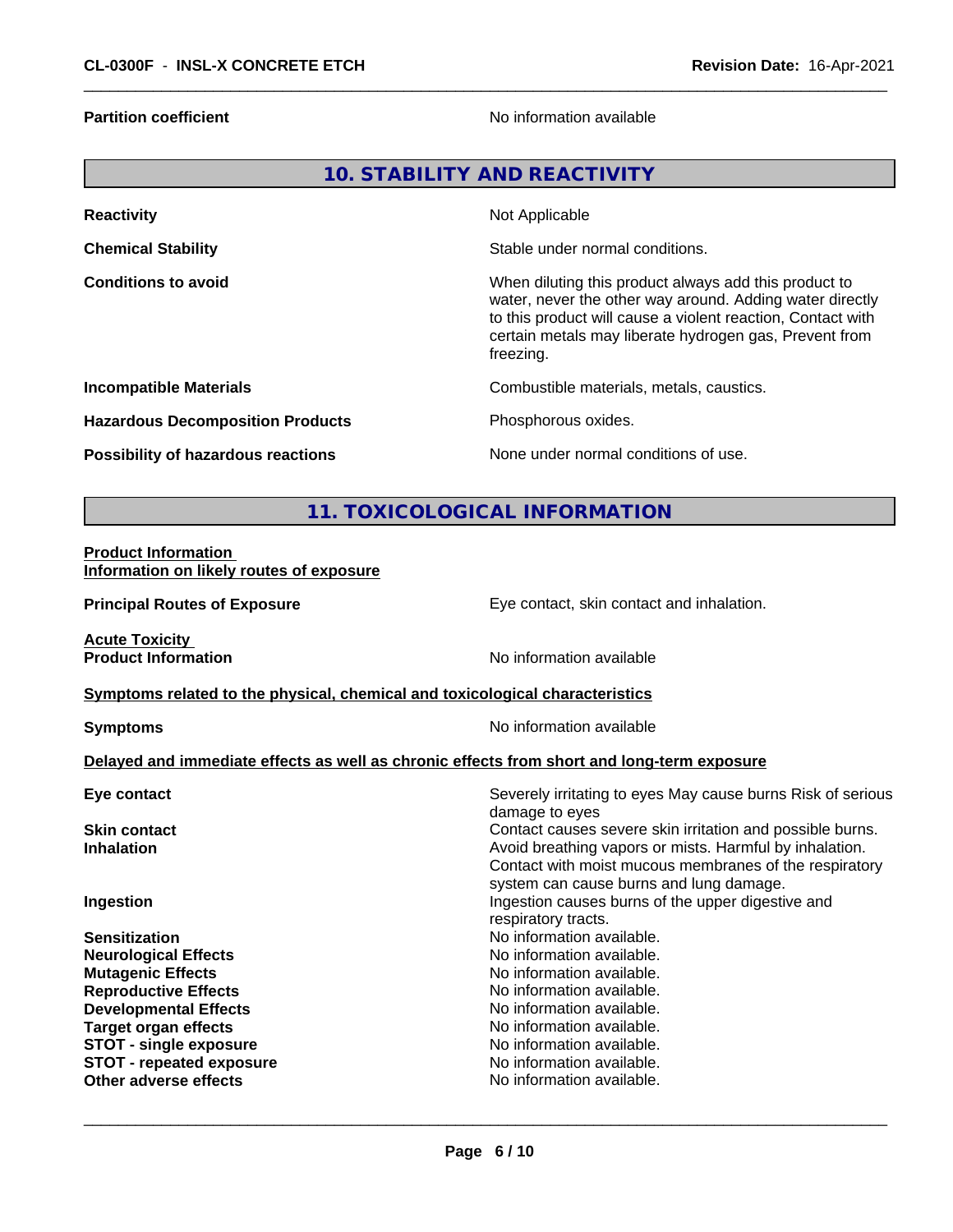**Aspiration Hazard Aspiration Hazard No information available.** 

**Numerical measures of toxicity**

#### **The following values are calculated based on chapter 3.1 of the GHS document**

| <b>ATEmix (oral)</b>                 | 2498 mg/kg |
|--------------------------------------|------------|
| <b>ATEmix (inhalation-dust/mist)</b> |            |

**Component Information**

| Chemical name   | Oral LD50              | Dermal LD50            | Inhalation LC50                      |
|-----------------|------------------------|------------------------|--------------------------------------|
| Phosphoric acid | Rat<br>1530 mg/kg<br>= | Rabbit<br>= 2740 mg/kg | ˈRat ) 1 h<br>$-850$ mg/m $^{\circ}$ |
| 7664-38-2       |                        |                        |                                      |

#### **Chronic Toxicity**

#### **Carcinogenicity**

*There are no known carcinogenic chemicals in this product above reportable levels.*

**12. ECOLOGICAL INFORMATION**

#### **Ecotoxicity Effects**

The environmental impact of this product has not been fully investigated.

#### **Product Information**

#### **Acute Toxicity to Fish**

No information available

#### **Acute Toxicity to Aquatic Invertebrates**

No information available

#### **Acute Toxicity to Aquatic Plants**

No information available

#### **Persistence / Degradability**

No information available.

#### **Bioaccumulation**

No information available.

#### **Mobility in Environmental Media**

No information available.

#### **Ozone**

No information available

#### **Component Information**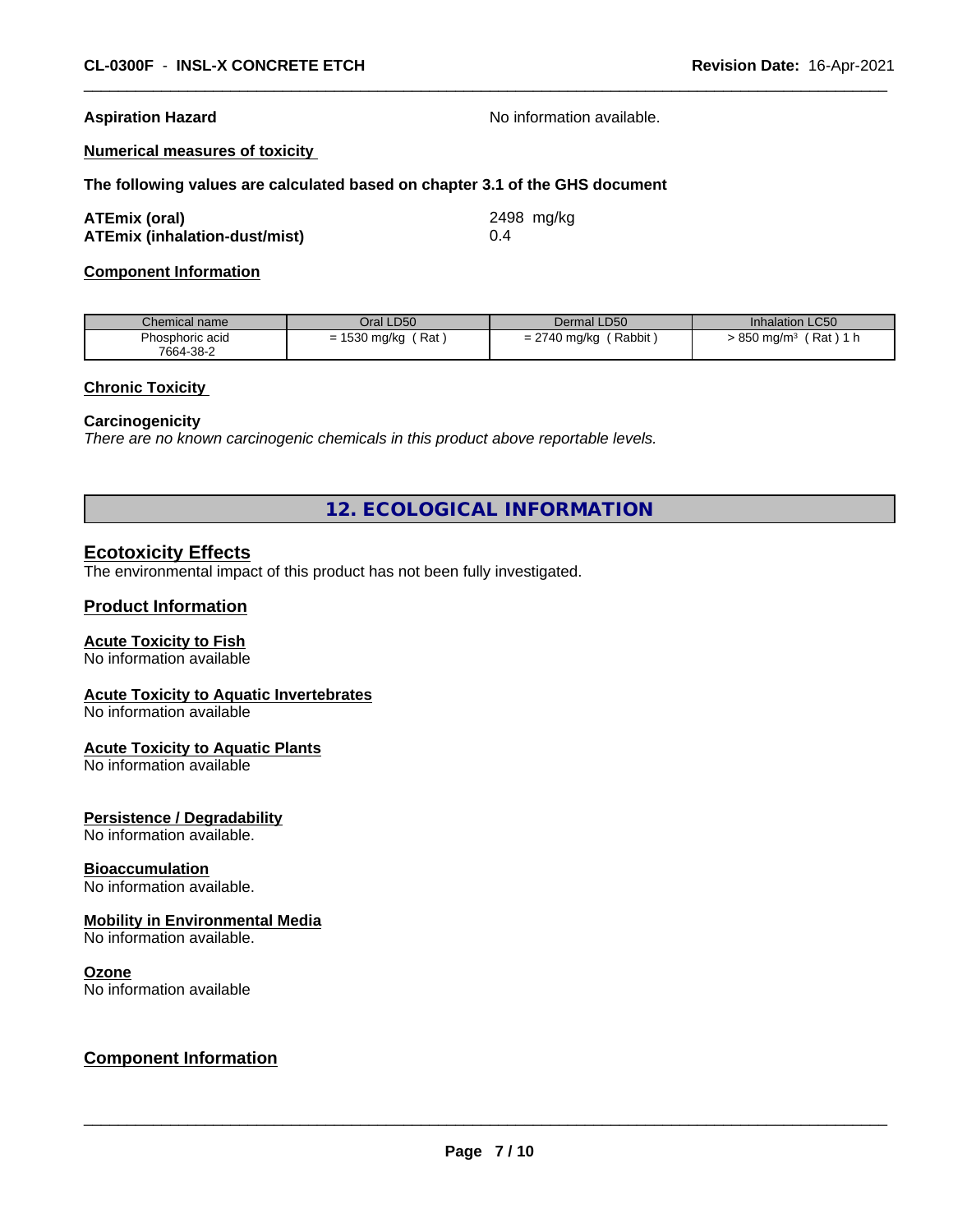#### **Acute Toxicity to Fish**

No information available

#### **Acute Toxicity to Aquatic Invertebrates**

No information available

#### **Acute Toxicity to Aquatic Plants**

No information available

**13. DISPOSAL CONSIDERATIONS**

**Waste Disposal Method** Mateur Dispose of in accordance with federal, state, provincial, and local regulations. Local requirements may vary, consult your sanitation department or state-designated environmental protection agency for more disposal options.

#### **14. TRANSPORT INFORMATION**

#### **TDG**

**Hazard class** 8 **Packing Group III**<br> **Packing Group** 

**Proper Shipping Name** PHOSPHORIC ACID, SOLUTION **UN-No.** UN1805 **Description** UN1805, PHOSPHORIC ACID, SOLUTION, 8, III

#### **ICAO / IATA ICAO / IATA Contact the preparer for further information.**

**IMDG / IMO IMO Contact the preparer for further information.** 

### **15. REGULATORY INFORMATION**

#### **International Inventories**

**TSCA: United States** Yes - All components are listed or exempt. **DSL: Canada** Yes - All components are listed or exempt.

#### **National Pollutant Release Inventory (NPRI)**

#### **NPRI Parts 1- 4**

This product contains the following Parts 1-4 NPRI chemicals:

*None*

#### **NPRI Part 5**

This product contains the following NPRI Part 5 Chemicals: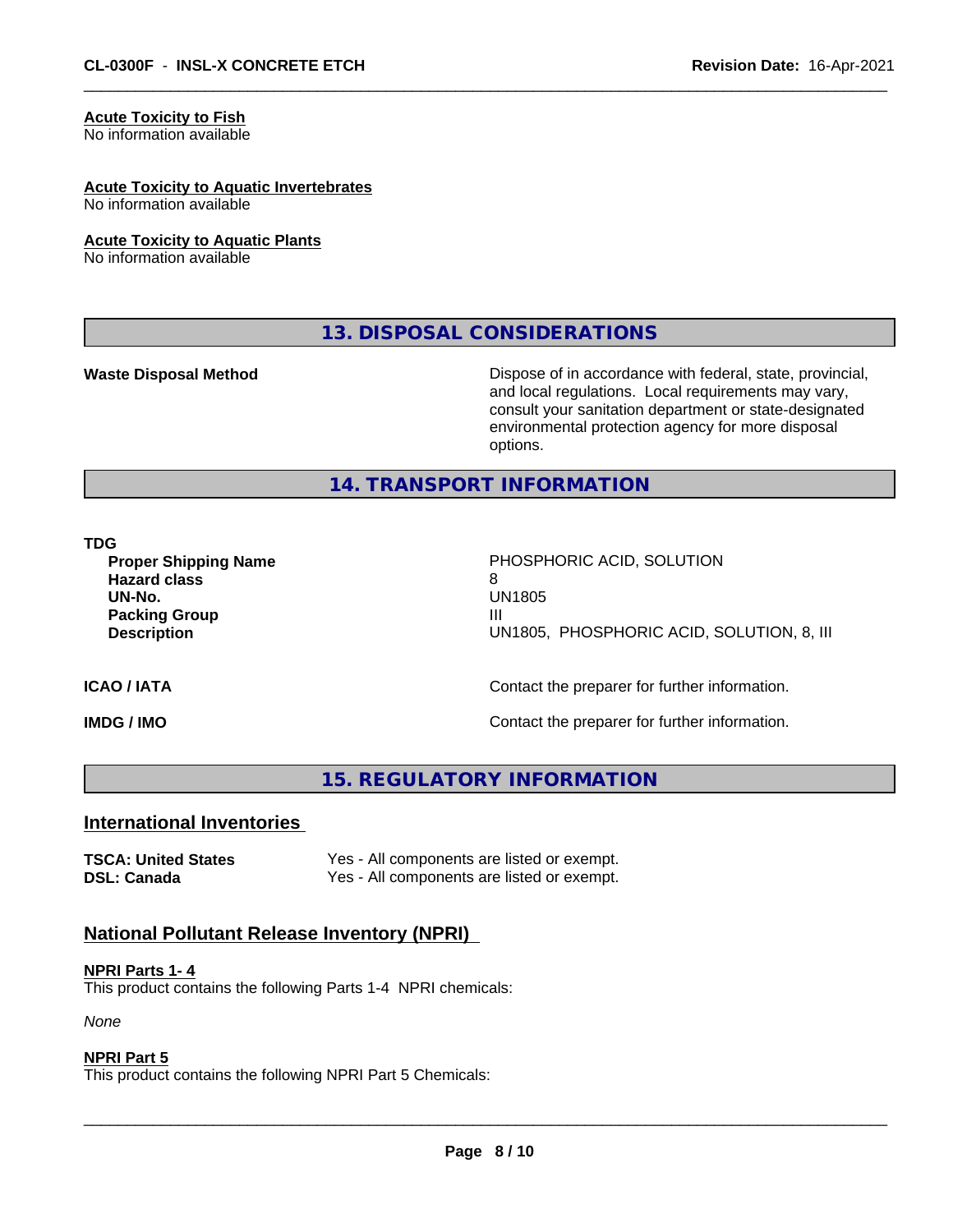*None*

#### **WHMIS Regulatory Status**

This product has been classified in accordance with the hazard criteria of the Hazardous Products Regulations (HPR) and the SDS contains all the information required by the HPR.



*present under the actual normal conditions of use.*

*Caution: HMISÒ ratings are based on a 0-4 rating scale, with 0 representing minimal hazards or risks, and 4 representing significant hazards or risks. Although HMISÒ ratings are not required on MSDSs under 29 CFR 1910.1200, the preparer, has chosen to provide them. HMISÒ ratings are to be used only in conjunction with a fully implemented HMISÒ program by workers who have received appropriate HMISÒ training. HMISÒ is a registered trade and service mark of the NPCA. HMISÒ materials may be purchased exclusively from J. J. Keller (800) 327-6868.*

 **WARNING!** If you scrape, sand, or remove old paint, you may release lead dust. LEAD IS TOXIC. EXPOSURE TO LEAD DUST CAN CAUSE SERIOUS ILLNESS, SUCH AS BRAIN DAMAGE, ESPECIALLY IN CHILDREN. PREGNANT WOMEN SHOULD ALSO AVOID EXPOSURE.Wear a NIOSH approved respirator to control lead exposure. Clean up carefully with a HEPA vacuum and a wet mop. Before you start, find out how to protect yourself and your family by logging onto Health Canada at

http://www.hc-sc.gc.ca/ewh-semt/contaminants/lead-plomb/asked\_questions-questions\_posees-eng.php.

| <b>Prepared By</b>                                  | <b>Product Stewardship Department</b><br>Benjamin Moore & Co.<br>101 Paragon Drive<br>Montvale, NJ 07645<br>800-225-5554 |  |
|-----------------------------------------------------|--------------------------------------------------------------------------------------------------------------------------|--|
| <b>Revision Date:</b><br><b>Reason for revision</b> | 16-Apr-2021<br>Not available                                                                                             |  |

#### **Disclaimer**

The information contained herein is presented in good faith and believed to be accurate as of the effective date shown above. This information is furnished without warranty of any kind. Employers should use this information only as a **supplement to other information gathered by them and must make independent determination of suitability and** completeness of information from all sources to assure proper use of these materials and the safety and health of employees. Any use of this data and information must be determined by the user to be in accordance with applicable **federal, provincial, and local laws and regulations.**